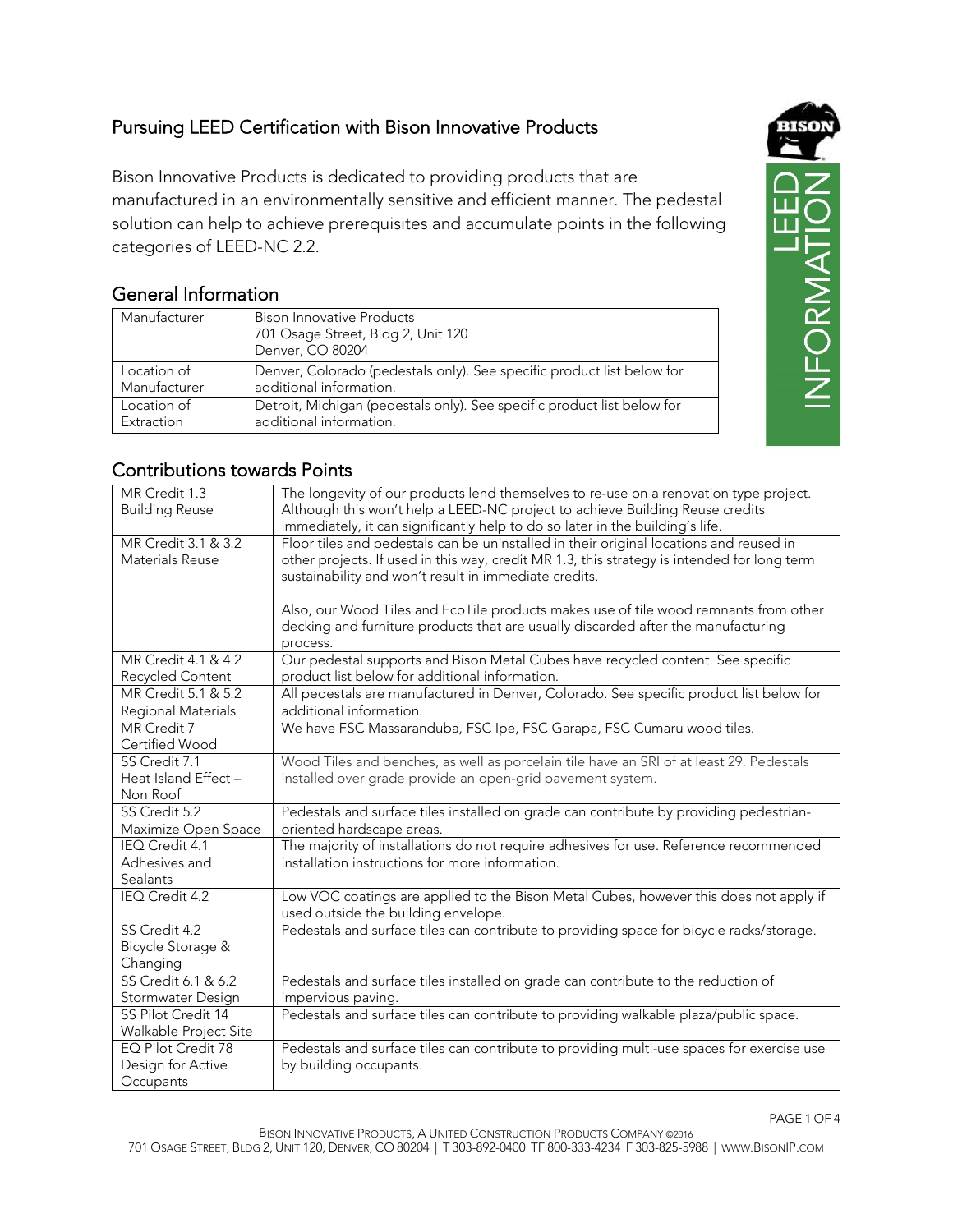## Product Descriptions

| <b>Pedestals &amp; Accessories</b> |                    |                           |                            |                                    |  |  |
|------------------------------------|--------------------|---------------------------|----------------------------|------------------------------------|--|--|
| <b>Product Component</b>           | Bison<br>Product # | Location of<br>Extraction | Location of<br>Manufacture | % Post-Industrial Recycled Content |  |  |
| Adjustable Pedestal                | $V1-18$            | Detroit, MI               | Denver, CO                 | 20%                                |  |  |
| Adjustable Pedestal                | $V1 - 316$         | Detroit, MI               | Denver, CO                 | 20%                                |  |  |
| Adjustable Pedestal                | $V2-18$            | Detroit, MI               | Denver, CO                 | 20%                                |  |  |
| Adjustable Pedestal                | $V2 - 316$         | Detroit, MI               | Denver, CO                 | 20%                                |  |  |
| Adjustable Pedestal                | $V3-18$            | Detroit, MI               | Denver, CO                 | 20%                                |  |  |
| Adjustable Pedestal                | $V3 - 316$         | Detroit, MI               | Denver, CO                 | 20%                                |  |  |
| Adjustable Pedestal                | $V4-18$            | Detroit, MI               | Denver, CO                 | 20%                                |  |  |
| Adjustable Pedestal                | $V4 - 316$         | Detroit, MI               | Denver, CO                 | 20%                                |  |  |
| Adjustable Pedestal                | <b>B1</b>          | Detroit, MI               | Denver, CO                 | 20%                                |  |  |
| Adjustable Pedestal                | B <sub>2</sub>     | Detroit, MI               | Denver, CO                 | 20%                                |  |  |
| Adjustable Pedestal                | B <sub>3</sub>     | Detroit, MI               | Denver, CO                 | 20%                                |  |  |
| Adjustable Pedestal                | <b>B4</b>          | Detroit, MI               | Denver, CO                 | 20%                                |  |  |
| <b>Gray Coupler</b>                | C1                 | Detroit, MI               | Denver, CO                 | 20%                                |  |  |
| <b>Black Coupler</b>               | $\overline{C4}$    | Detroit, MI               | Denver, CO                 | 20%                                |  |  |
| Adjustable Pedestal                | $LC-316$           | Detroit, MI               | Denver, CO                 | 20%                                |  |  |
| Adjustable Pedestal                | $LC-18$            | Detroit, MI               | Denver, CO                 | 20%                                |  |  |
| Quick Clip Coupler                 | VC2                | Detroit, MI               | Denver, CO                 | 20%                                |  |  |
| Tab                                | VT18               | Detroit, MI               | Denver, CO                 | 20%                                |  |  |
| Tab                                | VT316              | Detroit, MI               | Denver, CO                 | 20%                                |  |  |
| Tab                                | LC18               | Detroit, MI               | Denver, CO                 | 20%                                |  |  |
| Tab                                | LC316              | Detroit, MI               | Denver, CO                 | 20%                                |  |  |
| Stackable Pedestal                 | HD25-18            | Detroit, MI               | Denver, CO                 | 20%                                |  |  |
| Stackable Pedestal                 | HD50-18            | Detroit, MI               | Denver, CO                 | 20%                                |  |  |
| Stackable Pedestal                 | HD75-18            | Detroit, MI               | Denver, CO                 | 20%                                |  |  |
| Stackable Pedestal                 | HD25-316           | Detroit, MI               | Denver, CO                 | 20%                                |  |  |
| Stackable Pedestal                 | HD50-316           | Detroit, MI               | Denver, CO                 | 20%                                |  |  |
| Stackable Pedestal                 | HD75-316           | Detroit, MI               | Denver, CO                 | 20%                                |  |  |
| Low Adjustable<br>Pedestal         | $LO-18$            | Detroit, MI               | Denver, CO                 | 20%                                |  |  |
| Low Adjustable<br>Pedestal         | LO-316             | Detroit, MI               | Denver, CO                 | 20%                                |  |  |
| Flexible Shim                      | <b>B11</b>         | Detroit, MI               | Denver, CO                 | 20%                                |  |  |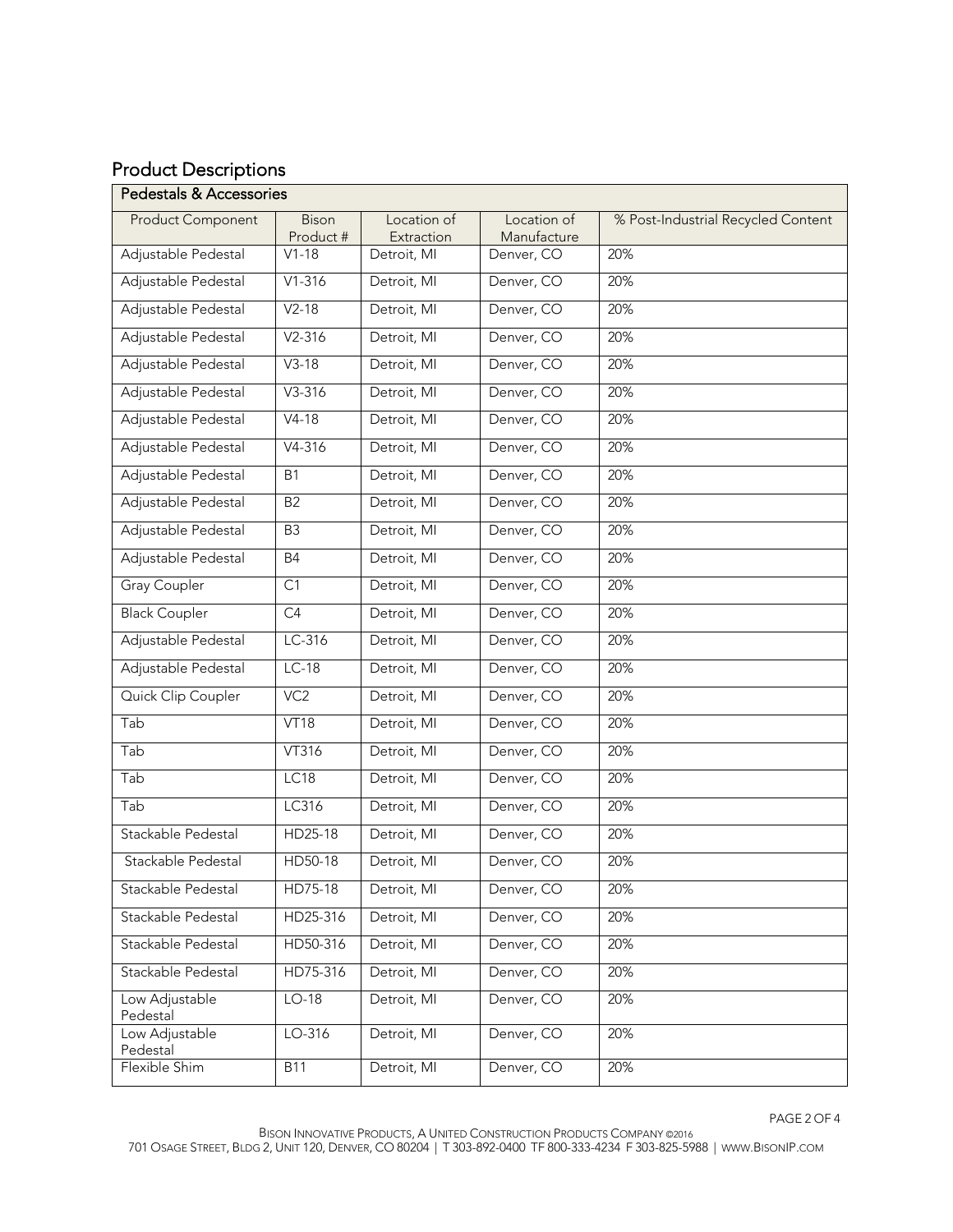| Rigid Shim                   | PS1             | Detroit, MI | Denver, CO | 20% |
|------------------------------|-----------------|-------------|------------|-----|
| Base Leveler                 | LD4             | Detroit, MI | Denver, CO | 20% |
| Wood Fastener Kit            | FS1             | Detroit, MI | Denver, CO |     |
| Wedge Spacers                | <b>BB</b> Wedge | Detroit, MI | Denver, CO | 20% |
| Joist Top                    | JT              | Detroit, MI | Denver, CO |     |
| Floating Insulation<br>Base  | <b>FIB</b>      | Detroit, MI | Denver, CO | 20% |
| Floating Foundation<br>Base  | <b>FFB</b>      | Detroit, MI | Denver, CO | 20% |
| <b>Brace Collar</b>          | BB-c            | Detroit, MI | Denver, CO | 20% |
| Long Brace Kit               | BB-L            | Detroit, MI | Denver, CO | 20% |
| Short Brace Kit              | BB-S            | Detroit, MI | Denver, CO | 20% |
| <b>Brace Attachment Pegs</b> | <b>BB-Pegs</b>  | Detroit, MI | Denver, CO | 20% |
| <b>Bison Wedge</b>           | Wedge           | Detroit, MI | Denver, CO | 20% |

| <b>Surfaces</b>                      |                           |                                     |                            |            |                                   |                    |
|--------------------------------------|---------------------------|-------------------------------------|----------------------------|------------|-----------------------------------|--------------------|
| Product<br>Component                 | <b>Bison Product</b><br># | Location<br>$\circ$ f<br>Extraction | Location of<br>Manufacture | <b>FSC</b> | <b>SRI</b>                        | Low VOC<br>Coating |
| Ipe Smooth                           | WT-IPE-<br><b>SMOOTH</b>  | Brazil                              | Brazil                     | <b>No</b>  | Weathered $-35.9$<br>$New - 45.4$ | N/A                |
| Ipe Ribbed                           | WT-IPE-<br>RIBBED         | Brazil                              | Brazil                     | <b>No</b>  | Weathered - 35.9<br>$New - 45.4$  | N/A                |
| Ipe FSC Smooth                       | WT-FSC-IPE                | Brazil                              | <b>Brazil</b>              | Yes        | Weathered - 35.9<br>$New - 45.4$  | N/A                |
| <b>FSC</b><br>Massaranduba<br>Ribbed | WT-FSC-MAS                | Brazil                              | <b>Brazil</b>              | Yes        | Not Available                     | N/A                |
| Ipe EcoTile                          | <b>WT-ECOTILE</b>         | <b>Brazil</b>                       | Brazil                     | No         | Weathered - 35.9<br>$New - 45.4$  | N/A                |
| Cumaru                               | WT-Cumaru                 | Brazil or<br>Peru                   | Brazil or Peru             | Yes        | Not Available                     | N/A                |
| <b>FSC Cumaru</b>                    | WT-FSC-<br>Cumaru         | Brazil or<br>Peru                   | Brazil or Peru             | Yes        | Not Available                     | N/A                |
| <b>FSC Cumaru</b>                    | WT-FSC-<br>Cumaru         | Brazil or<br>Peru                   | <b>Brazil or Peru</b>      | Yes        | Not Available                     | N/A                |
| FSC Garapa                           | WT-FSC-<br><b>GARAPA</b>  | Brazil or<br>Peru                   | Brazil or Peru             | Yes        | Not Available                     | N/A                |
| Porcelain Tile -<br>Heather Grey     | PT-24-02                  | China                               | China                      | N/A        | 51.1                              | N/A                |
| Porcelain Tile -<br>Sand Stone       | PT-24-03                  | China                               | China                      | N/A        | 47.8                              | N/A                |
| Porcelain Tile -<br>Charcoal Grey    | PT-24-01                  | China                               | China                      | N/A        | Not Available                     | N/A                |

\*Note – "Weathered" refers to Ipe wood weathered outdoors for a time period of 12 months